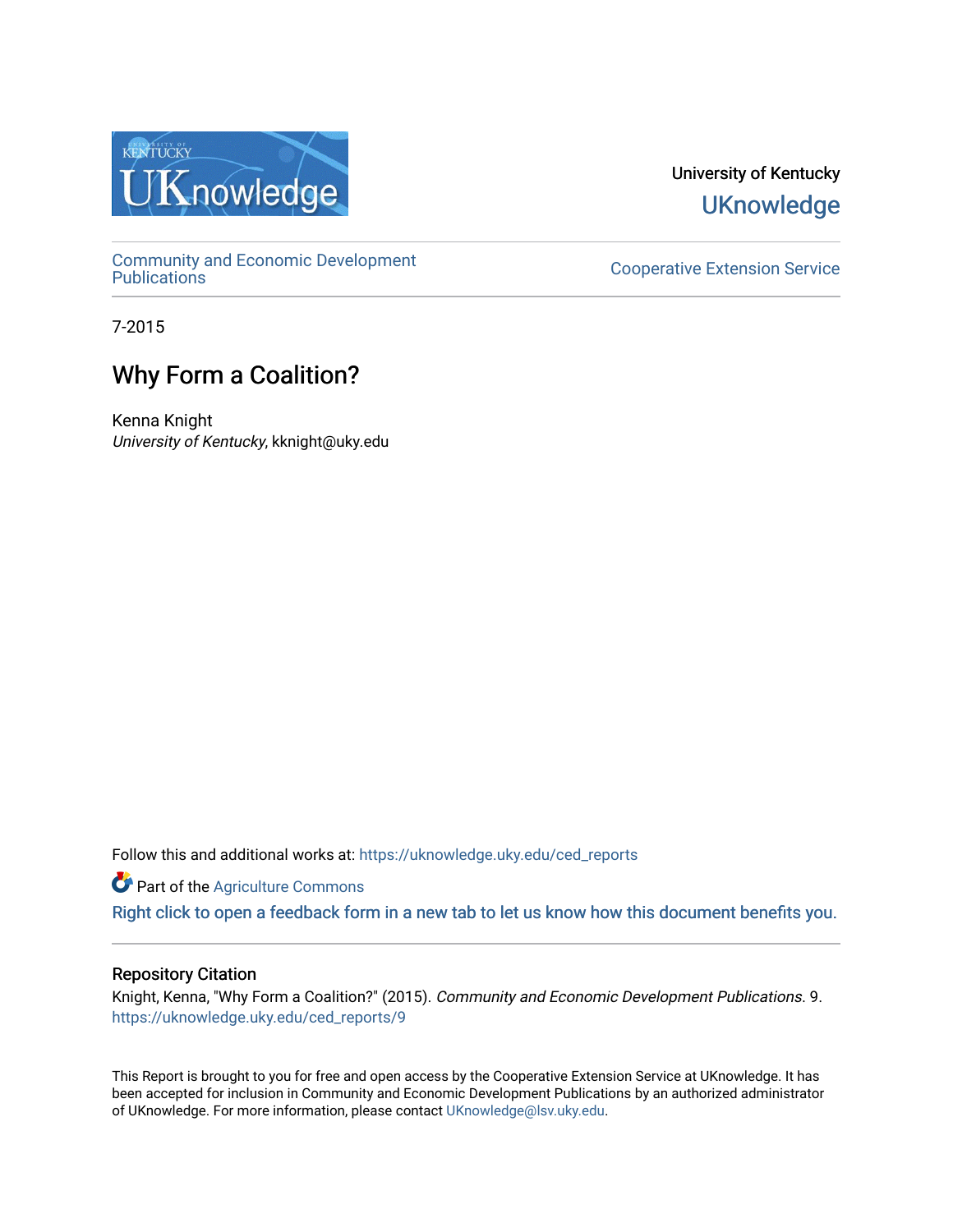



# Why Form a Coalition?

*Kenna Knight, FCS Agent for Pendleton County*

## **Introduction**

A coalition is two or more organizations that work together to reach a common goal. Usually the goals of a coalition include one of the following: changing or creating public policy, changing or influencing individual behavior or building a healthier community.

## **When and Why Should You Form or Join a Coalition?**

Coalitions tend to be a lot of work and usually take a large commitment of both time and energy. However, sometimes a coalition is needed when an organization realizes it alone does not have the people power or resources to make a real impact on an issue. Some thoughts your organization should analyze before taking steps to form or join a coalition are:

- What might be gained by working together with others?
- Will the advantages be greater than the disadvantages?
- What exactly would you like to achieve?
- How large is the scope of the issue and can a difference be made?
- Will others believe the issue is important?
- Can others help you reach your goal?
- What are you promising to do and can your organization be committed?
- Are the mission and goal statements of all the groups compatible enough to allow all to work together in harmony?

## **What Are the Advantages and Disadvantages of Coalitions?**

There are many advantages to joining or forming a coalition. There are also several disadvantages. Both advantages and disadvantages may be immediate or long term, direct or indirect. It is important that organizations understand that generally the benefits will outweigh the costs of collaborating.

The most common advantages are:

- Potential for professional development
- Improved communication on issues
- Elimination of duplication
- More readily available resources
- Improved public image and communication
- Better needs assessment

Some common disadvantages are:

- Slower decision making
- Turf protection or lack of trust in other organizations or members
- Some limitation to resources
- Unequal commitment from organization members
- Possible lack of focus on the primary issue
- Difficulty finding time to meet
- Not having the right organization representative at the table who can commit to the group and make decisions

Before beginning the process of joining or forming a coalition, carefully consider all the pros and cons. Keep in mind that coalitions are a lot of work. Be sure to fully understand what is expected of you or your organization as a member of the coalition.



*["Individually,](http://thinkexist.com/quotation/individually-we-are-one-drop-together-we-are-an/391196.html)  [we are one drop.](http://thinkexist.com/quotation/individually-we-are-one-drop-together-we-are-an/391196.html)  [Together, we are](http://thinkexist.com/quotation/individually-we-are-one-drop-together-we-are-an/391196.html)  [an ocean."](http://thinkexist.com/quotation/individually-we-are-one-drop-together-we-are-an/391196.html)*

*—[Ryunosuke Satoro](http://thinkexist.com/quotes/ryunosuke_satoro/)*